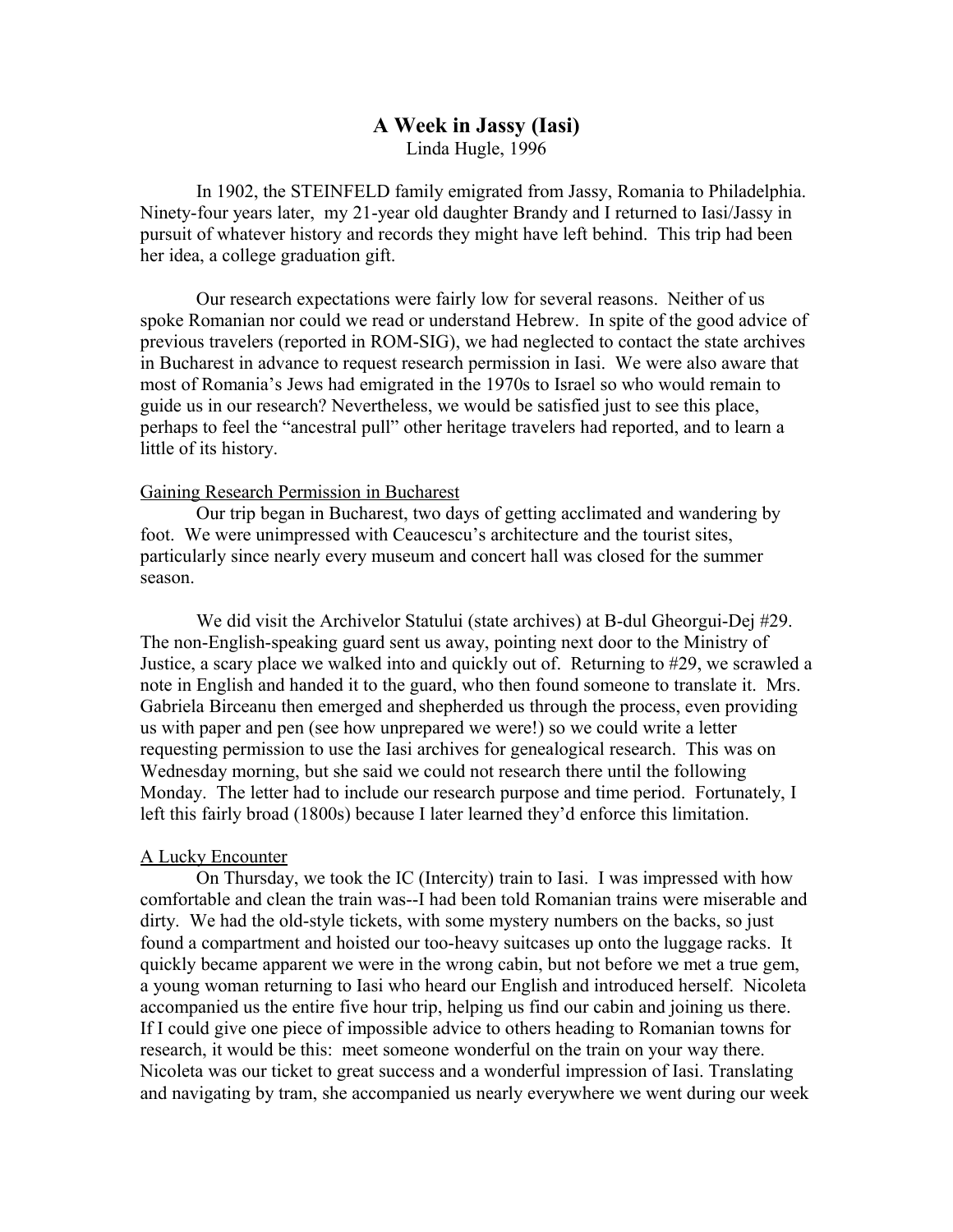in Iasi. We ate several wonderful meals, prepared by her loving but non-English speaking mother, in her apartment.

## Impressions of Iasi

Iasi is quite a spectacular city. Nestled in a valley of seven hills, Romania's "Rome", Iasi sports some of the "communist architecture" seen in Bucharest, but unlike Bucharest still retains its own flavor. The people we met were well educated and multilingual. We were told that the university is Romania's oldest and Europe's third oldest. Certainly it holds great influence over this town of poets and scientists. One of the town's pleasant surprises was the proliferation of statues of poets and writers and the dearth of similar honors for warriors. A disappointment was Ceaucescu's demolition of Iasi's and the world's first Yiddish theatre.

We could not research until Monday at the archives, a blessing according to Nicoleta as, she assured us, workers are far more helpful on Mondays than on Fridays. Therefore, we spent some time taking in the city. The Botanical Gardens, the university frescoes, an orphanage where Nicoleta has committed to the support of a troubled 15 month old girl, the palace museums, handicraft shops, and the forests nearby occupied us.

Part of my mission was to find some local history books and maps, a mission I failed, unfortunately. However, in its pursuit I chanced upon another lucky encounter. At the Galleriile Anticariat on Lapusneanu Street #24, I met the owner, Maestro Dumitru Grumazescu. Mr. Grumazescu was wonderfully hospitable and interested in local Jewish history. From him, I received a copy of a 1926 book, "Romanii in America", which includes a chapter about the Evreii (Jews) who emigrated. Obviously a key figure in Iasi's intelligentsia, he introduced us to poets and to his fabulous postcard collection of old Iasi. His antique bookstore had been stripped of local history and Judaica by an Israeli friend recently, but he promised to locate more and ship them to me. Two fond memories of Iasi are drinking Romanian wine with Mr. Grumazescu and two noted poets in the anticariat and eating a gourmet meal prepared by his chemical engineer wife. Another feature much appreciated was the Vivaldi playing in his store, a treasured break from the bad American rock and roll heard everywhere else.

#### The Jewish Community Center

We planned to visit the Jewish cemetery, but had read that the Chevra Kadisha records at the Jewish Community Center would provide a guide to burial sites. With this and the purchase of Mr. Kara's much-awaited book about the (now destroyed) old cemetery in mind, we visited the Jewish Community with our friend Nicoleta as translator. We were welcomed by three older gentlemen, none of whom spoke English. Since I had no death dates for my ancestors, they could not look them up for me- apparently the books are chronological only and an approximate year could mean a records search of several days. Iasi's Jewish community had been quite large, after all. Besides, when I gave the year of emigration, the men laughed and one commented "We have only two times here--pre-regime and post-regime." A year as ancient as 1902 was too remote for them. This was disappointing, but inquiries about Mr. Kara were more productive. We were told he comes to the Center about 11:00 a.m. daily and we could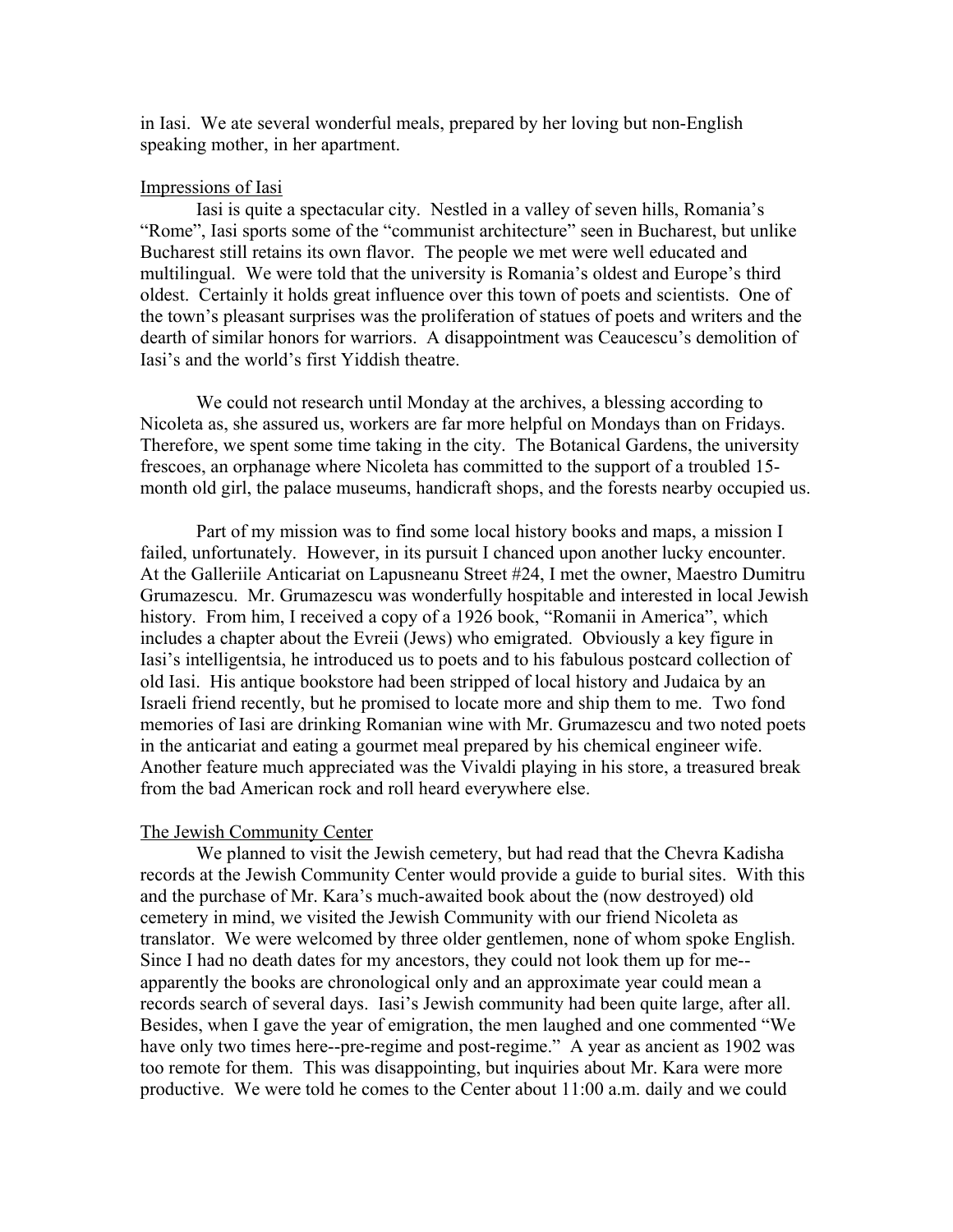## find him Monday morning.

We returned as scheduled and Mr. Kara introduced himself in perfect English. Kara is his pen name, he explained; his real name is Schwartz. I asked about the gravestone inscriptions book Paul Pascal had mentioned and he located a copy for us. He has written over 100 mostly unpublished manuscripts, many about local history. I mentioned the village of Codaesti (Koh-duh-yesht) and yes he had about a 10-page manuscript he'd written about that village as well. It was in Romanian and he offered to have it translated for us. The translator would charge about \$3.00 per page. I was to call him the next day to confirm, but was unable to reach him before our train left. I gave our friend Nicoleta the money plus an additional donation and she went to pick it up. Given the slow state of mail from Romania, I am still awaiting this treasure's arrival.

### Mishpocheh

One of the gentlemen at the Jewish Community Center on our first visit had asked my grandmother's name and recognized the unusual surname. Before I knew what was happening, he was on the phone to Mr. Leon Steinfeld, a retired lawyer, and we were given directions to Mr. Steinfeld's apartment. We visited Mr. Steinfeld and his wife, Rosalie, twice. On our first visit, we were warmly greeted by this distinguished and wellread gentleman in his eighties. We shared family histories and didn't see any immediate connections except one: both Steinfeld families had come to Iasi from the little village of Codaesti. On our second visit, we brought good news from the archives--his grandfather and my grandmother's grandfather were brothers! I'd never heard of family remaining in Romania and he'd never heard of family in America, but there we were.

Leon showed me a most amazing document: his father's Romanian citizenship papers. I made photocopies but am still stunned. Here was a man who was at least third generation Romanian, whose grandfather had come to Romania in 1810, yet who was granted citizenship only in 1932. Various stamps were affixed to the certificate, showing that even in 1932 Jews had to pay for the privilege of citizenship. Included were various testimonials including birth records, addresses and a copy of his parents' marriage certificate. Presumably, such documents would be available at the Iasi Municipal Archives (different building housing documents less than 100 years old) for interested researchers.

Leon's brothers, sisters, and aunts had all emigrated to Israel and their descendants were all there. Only he and his wife remained in Romania. He shared many stories, including the tragedy of the 1941 pogrom in Iasi. The Nazis had searched apartment houses, forcing all Jews they found to board a train where they were suffocated as the train traveled back and forth between Iasi and Podului and then dumped the bodies in the village of Roman. They also told of the woman, Agaviche, whose brave act saved the lives of the few survivors. The Steinfeld family had been living in an Armenian apartment building that wasn't searched. Rosalie, a Dorohoi native, told us of a massacre there when a Russian officer had ordered the execution of a Romanian and a Jewish soldier had protested and prevented it. In anger, the Russian officer shot the brave Jewish soldier. Yet when his Jewish friends and family came to mourn at his funeral,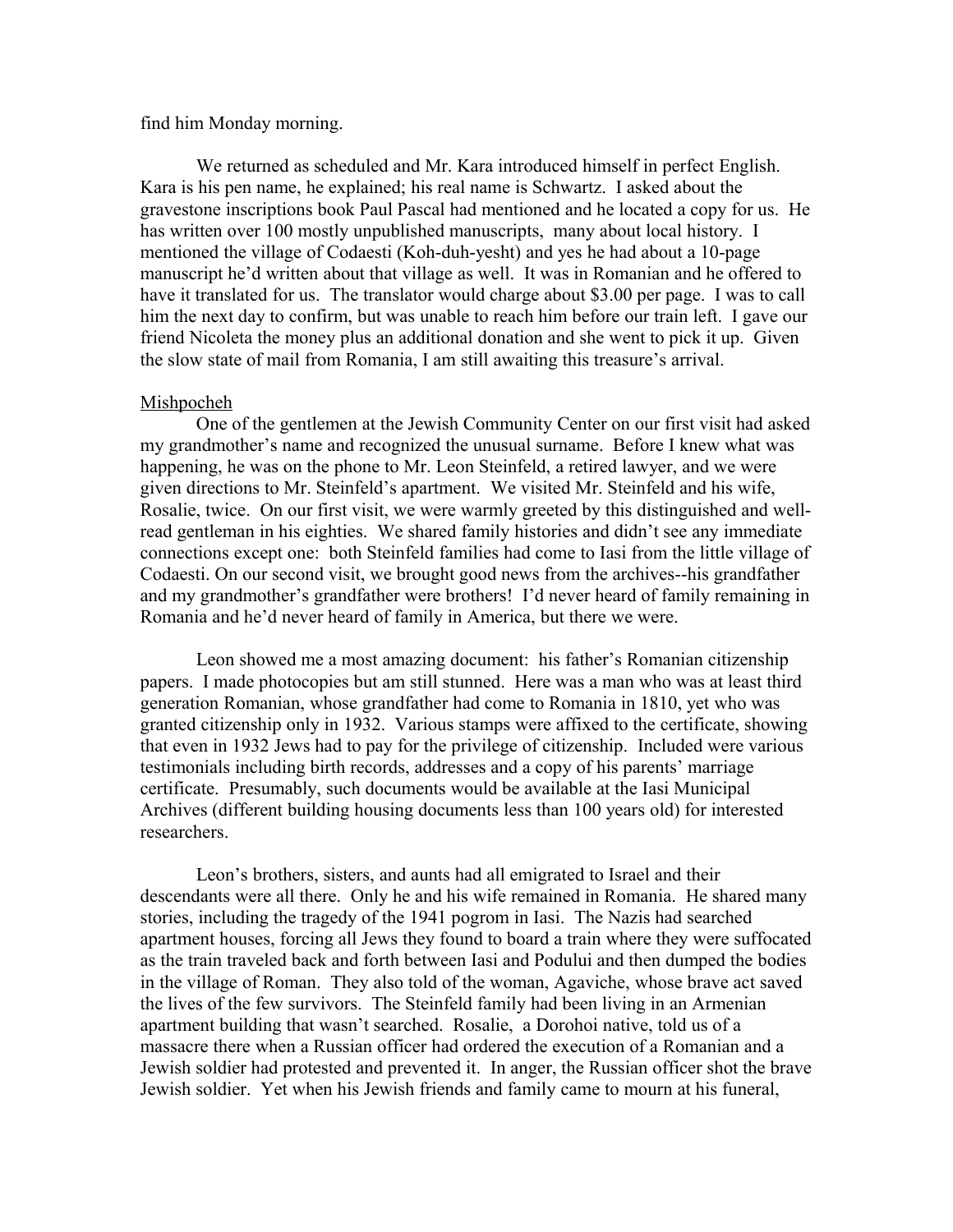Romanians arrived and slaughtered them. The horrors of Jewish history in this region were hidden just beneath the surface, often only in the memories of its oldest citizens. This did temper my enchantment with the Iasi of 1996. Nicoleta, a product of local education and the University of Iasi, seemed even more shocked by these tragic stories than we.

## The Iasi State Archives on B-dul Copou

Our visit to the Archives began badly. First of all, we had a Ceaucescu-era street name, now changed, and had some trouble finding it. Then when we arrived, a notice on the door announced that the archives were closed for two weeks. A guard explained that everyone was on holiday. That would have ended our excursion and my story if not for dear Nicoleta. She explained to the guard that we were here all the way from America and had permission to research from Bucharest. We were admitted to the bustling, obviously quite open State Archives of Iasi.

We were directed upstairs to a small salon where a woman archivist and three researchers were working. Nicoleta translated and we asked first for the marriage record index ("Registrui Tarii Civile Oras: 1865-1899) for 1892, the date I had for the marriage of Morris Steinfeld and Pauline Loebelsohn. The index, an original ledger book, arrived almost instantaneously and we began scanning. The records were by year, but not alphabetical so all names and pages for each year had to be skimmed. In 1889, we found them: "Steinfeld, Moise Avram cu Dra. Leibilson, Paulina". Nothing here will describe the excitement of that discovery. I had been seeking the Steinfelds since my grandmother's death in 1981 and found little. But here they were, real people! The Leibilson name was a surprise since I'd been told Loebelsohn, but in the actual records it was repeated several times, though mostly spelled Leibelzon or Leibelson (why not Leibovici?).

Rodica Anghel, the archivist who became a valuable help to us, returned quickly with the actual marriage papers. They were about 20 pages long, including an application, notices for posting at the city hall and synagogue, the certificate itself ("Certificat de Casatorie"), and affidavits of the births of both bride and groom. I developed a deep affection for the Romanian bureaucracy at that instant. My greatgrandparents may have found it burdensome and unnecessary, but oh what a boon for me! From this document, I learned my great-great grandparents' full names and addresses, my great-grandparents' correct birthdates and birthplaces, and the location of the synagogue where they were married (I later learned from Mr. Steinfeld that this synagogue was bulldozed to put in a highway). Naturally, we requested copies of these documents and were told we could pick up photocopies the next day, our day of departure from Iasi. Both Brandy and I sensed that these photocopies were not part of the regular archives services and may not be normally available.

We next requested an earlier marriage index, listing marriages from 1809-1865, hoping to find the marriages of Moise's or Paulina's parents. This index was much better organized (no explanation given or requested), arranged alphabetically by first initial of last name and then by church. At the end of each letter's section was a listing of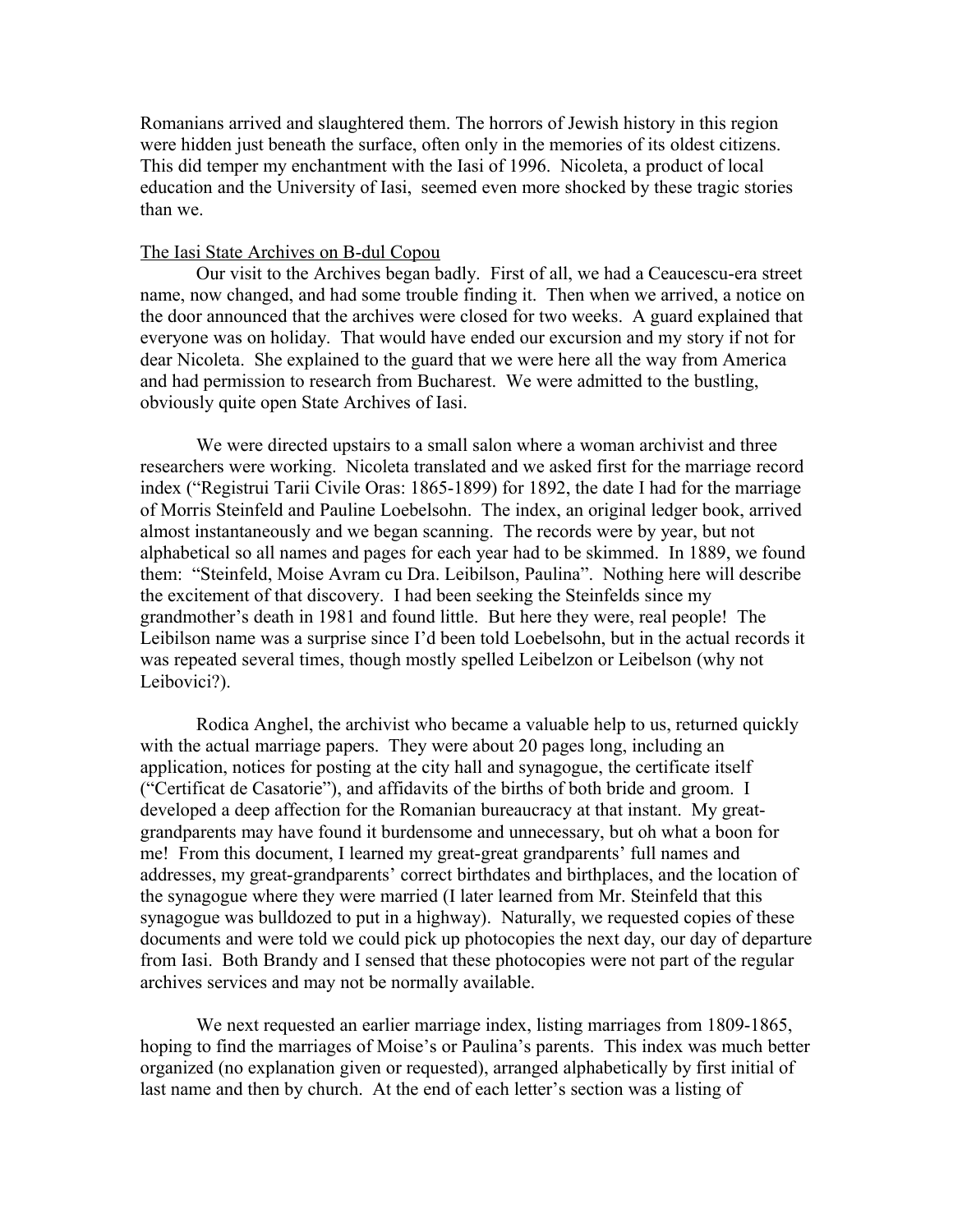"Israelite" marriages, though an incomplete one as Jews in this period often did not register their marriages with the state. Although I didn't find the Steinfelds or Leibelsons, I asked if I could buy photocopies of each of the Israelite lists. This request was denied with the explanation that the state held "copyright" to these books and I might publish this information and sell it. Besides, I had only been granted permission to research my own family for genealogical purposes. Perhaps some other researcher reading this will find a valid purpose to obtain this information?

My third request was for the Catagraphy (census) of Sudits in 1859 I had read about in ROM-SIG. Ms. Anghel said there was none for 1859, but there was for 1851. However, they were all in Cyrillic, even the indices. I asked for clarification here, as I'd read the indices were not Cyrillic, but she repeated that they were. I hadn't brought my handy-dandy transliteration guide, so was up a creek. At this point, the archivist asked for my family names and again remembered the Steinfeld name from some research she had been doing in the 1836 Catagraphy (are you following this incredible series of lucky breaks?). She ushered us into a smaller private room, where she located and read to us from an ancient book. The story of Avraim Steinfeld, age 66, a sudit from Galicia under Turkish protection began to unfold. From his white hair, tall stature, and "usual nose" to his wife's birthing history, the census takers had kept meticulous records. Here I learned the relationship between my daughter and I and Mr. Leon Steinfeld of Iasi. I regret that I did not ask for a copy of this entry.

Rodica Anghel was both knowledgeable and helpful and we developed a friendship. She expressed frustration with the limitations imposed on archives research and was well-versed in both archives holdings and Jewish history and culture. I was surprised to learn we were only the fourth Americans to visit the Iasi Archives. Others planning to visit who might request Ms. Anghel's help should brush up on their French or bring a translator--she speaks no English. I asked whether she'd be interested in presenting information at the 1997 Paris JGS Convention and she indicated she would, if the costs of attending could be covered. This decision, of course, will rest with the convention organizers, but she'd have my recommendation. Only recently are archivists allowed to travel, as the archives fall under the Security Department's jurisdiction.

Whatever frustrations you may have encountered seeking your immigrant ancestors, like the Steinfelds it's almost certain they too were caught in the Romanian bureaucracy's net and their secrets await you in the old country.

## For Future Travelers

Those planning Jewish heritage travel in Romania will find Romanians welcoming and interested in Jewish people. Unlike before WWII, Jews are now a rarity and therefore higher in Romanian esteem. Today's resented minority are the Gypsies who are both more visible and more numerous.

In less than a week, we met 14 people who befriended us or went out of their way to help. Until Iasi and similar towns become accustomed to and resentful of tourists,